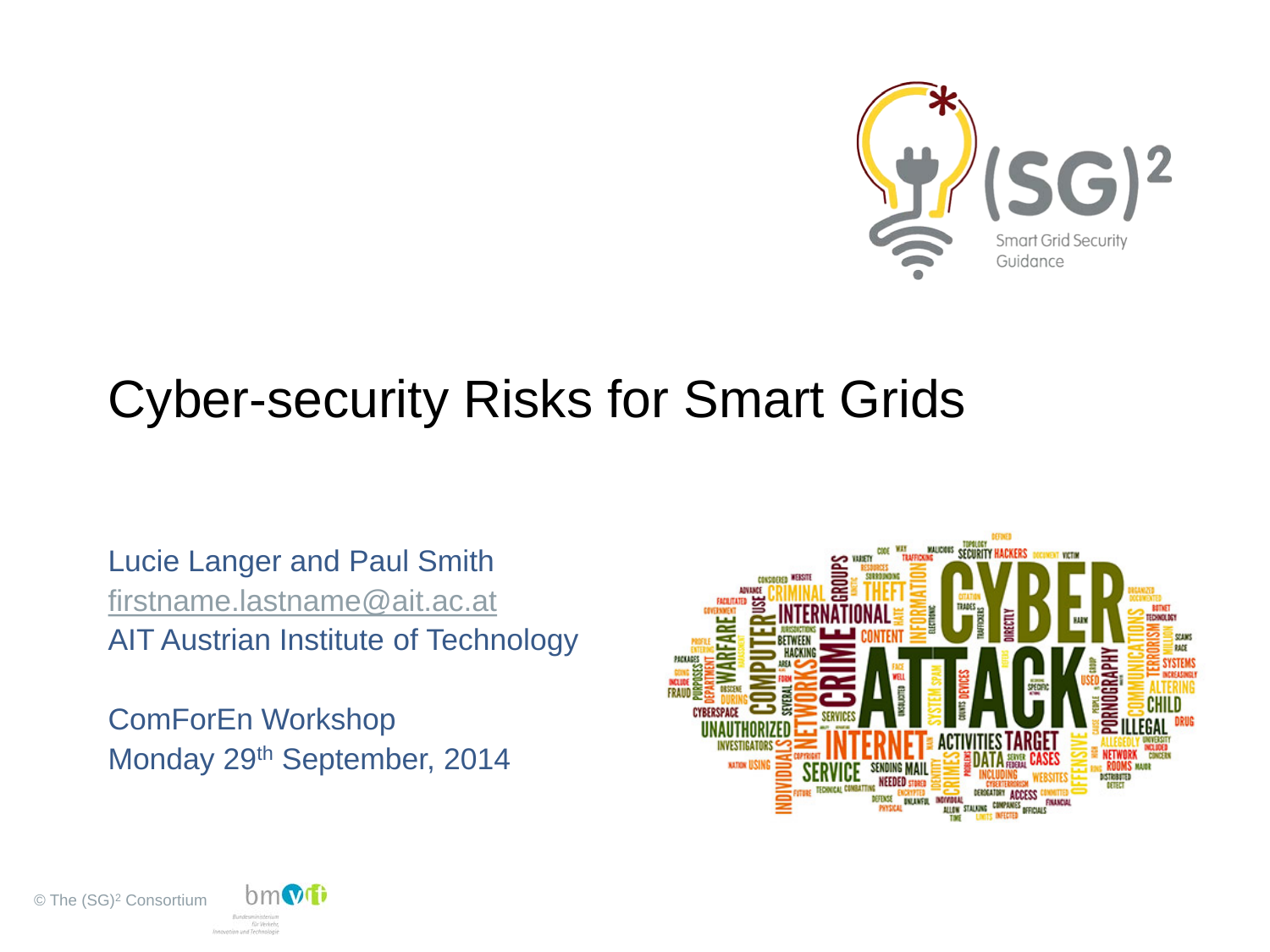





**Experab**<br>Layers

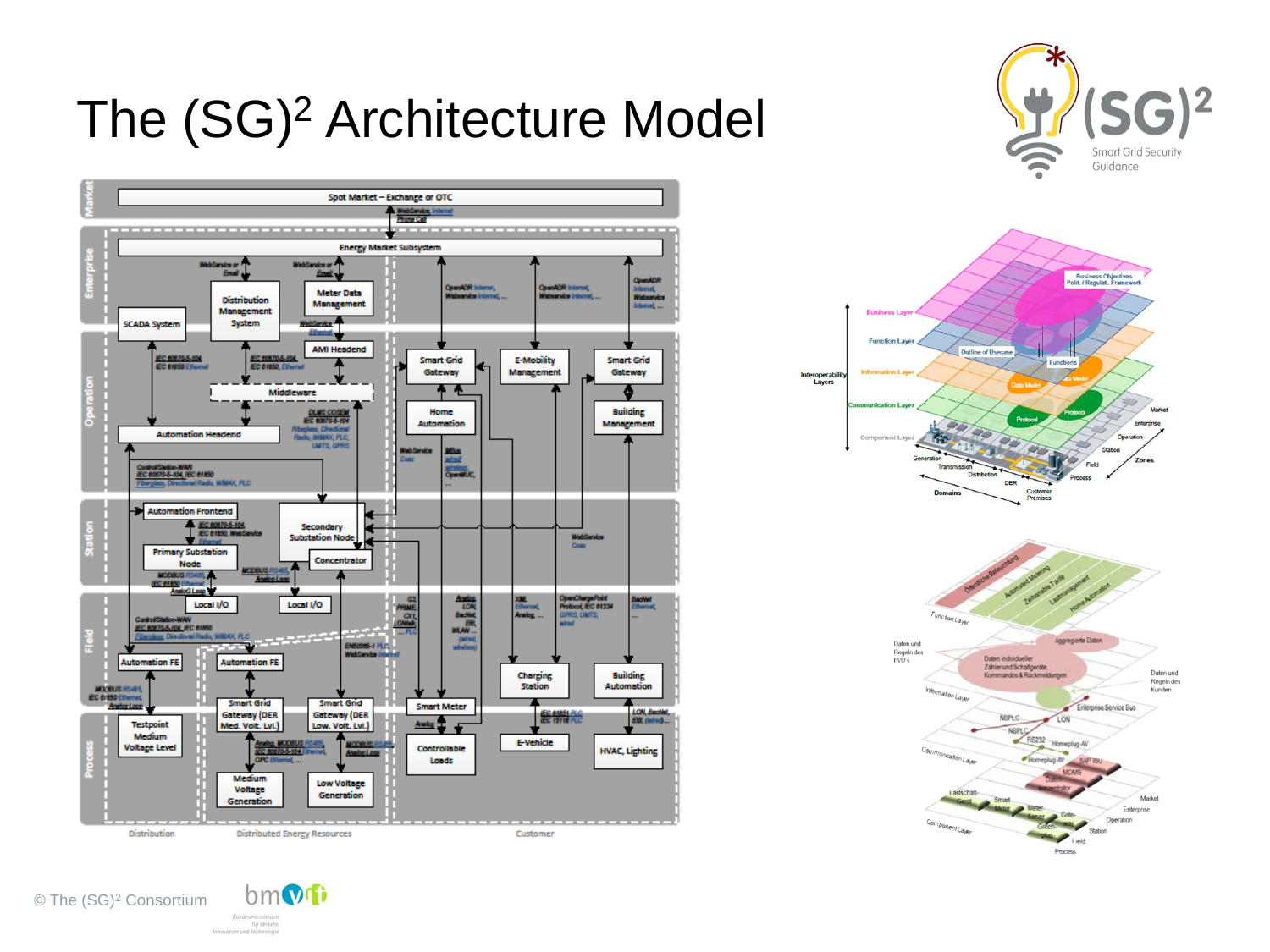# The (SG)<sup>2</sup> Threat Catalogue



**Bundesamt** für Sicherheit in der Informationstechnik

- BSI IT-Baseline-Protection and Common Criteria Protection Profiles
	- Consider 240 out of >500 threats
	- Only technical aspects, no force majeure, no organisational issues
- Outcome: 31 threats, grouped into the categories
	- Authentication / authorisation
	- Integrity / availability
	- Confidentiality / data protection
	- Security mechanisms applied
	- Internal / external interfaces
	- Maintenance / system monitoring
- Apply threats to architecture model
	- Matrix of threats vs system clusters



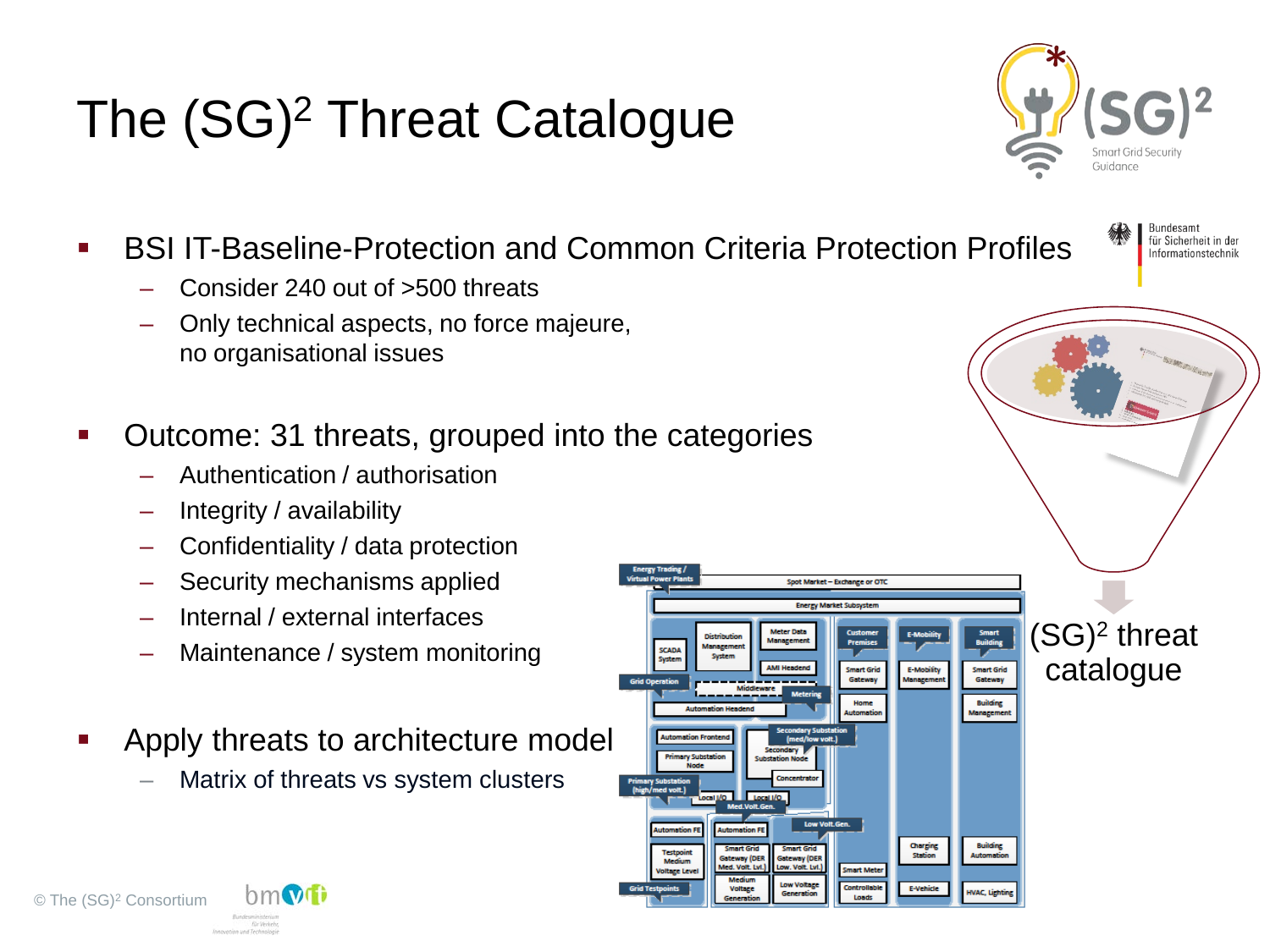# The (SG)<sup>2</sup> Risk Catalogue



- **Probability** 
	- Number of successful attacks p.a.



- Impact
	- Monetary loss
	- Impact on business continuity and customers
	- Range of effects (local, regional, global)
- Both based on DSO experience / estimation

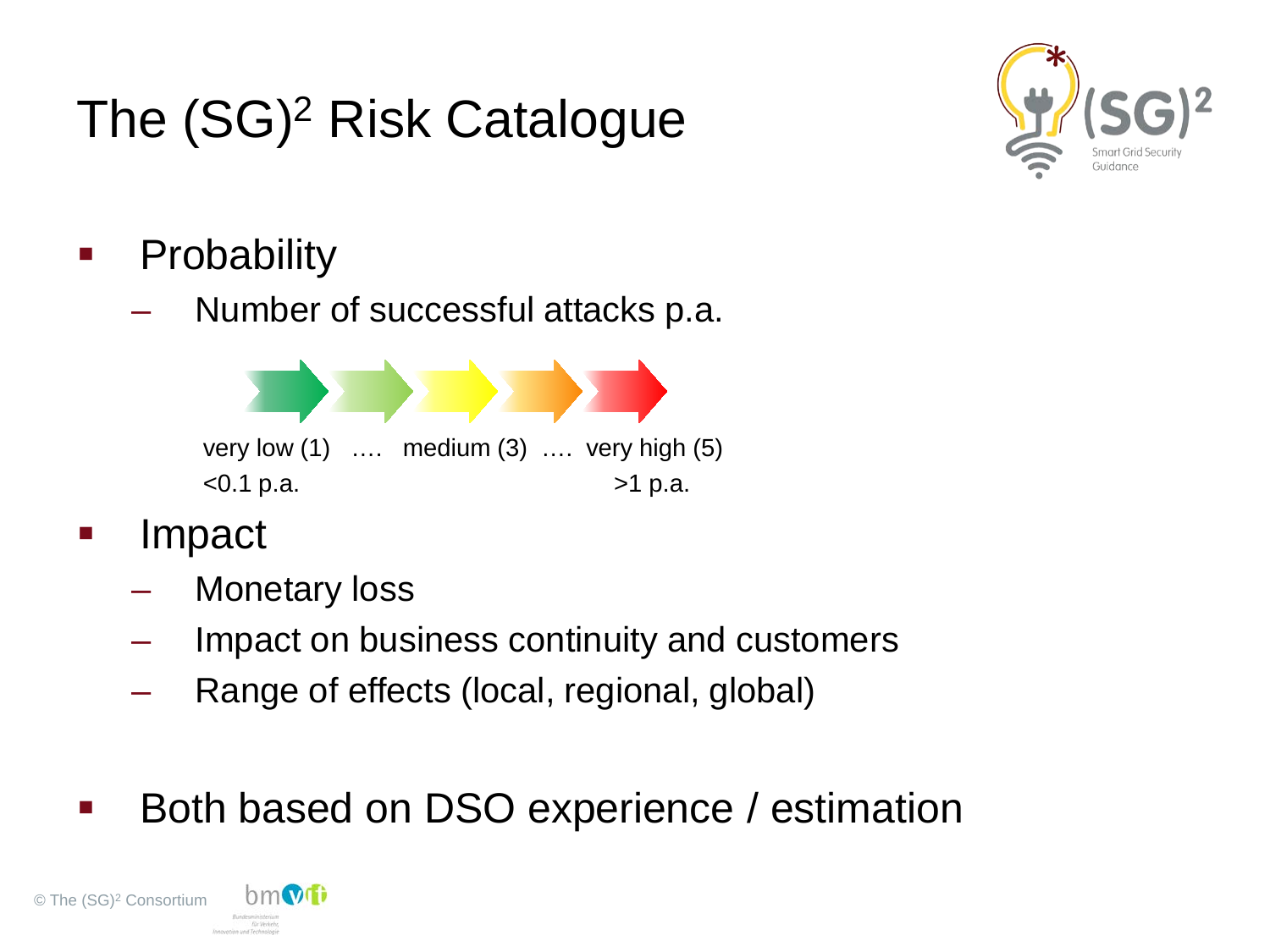



 **Cluster Threat to… Smart Buildings E-Mobility Customer Premises Low Volt. Gen. Med. Volt. Gen. Grid Testpoints Primary Substation Secondary Substation Grid Operation** Metering *Threat Cate*<br> **Condition** Metering *aory Avg. gory Avg.* **Authentication & Authorisation** 3,50 4,00 3,00 6,00 6,00 6,25 5,25 8,25 7,00 5,00 5,43  **Applied Security Mechanisms** 9,50 4,15 7,50 6,40 4,60 4,70 5,05 5,90 7,05 3,00 5,79 **Integrity &**  Availability 2,71 4,46 4,69 4,00 3,13 3,07 3,64 4,72 3,97 4,50 3,89<br>Availability **Internal & ext. Interfaces** 2,67 3,50 6,33 6,67 4,00 3,33 5,00 4,00 5,83 2,33 4,37 **Confidentiality & Data Protection 5,67 4,67 4,67 8,67 4,33 4,00 3,67 5,63 7,50 3,75 5,25 Maintenance of Equipment** 4,43 3,50 4,60 3,75 4,15 3,31 3,94 5,33 5,83 3,60 4,24 *Component Cluster Avg.* 4,75 4,05 5,13 5,91 4,37 4,11 4,42 5,64 6,20 3,70 Attacks on the WAN through smart grid gateway Attacks through remote maintenance access

> Privacy issues of customer production data



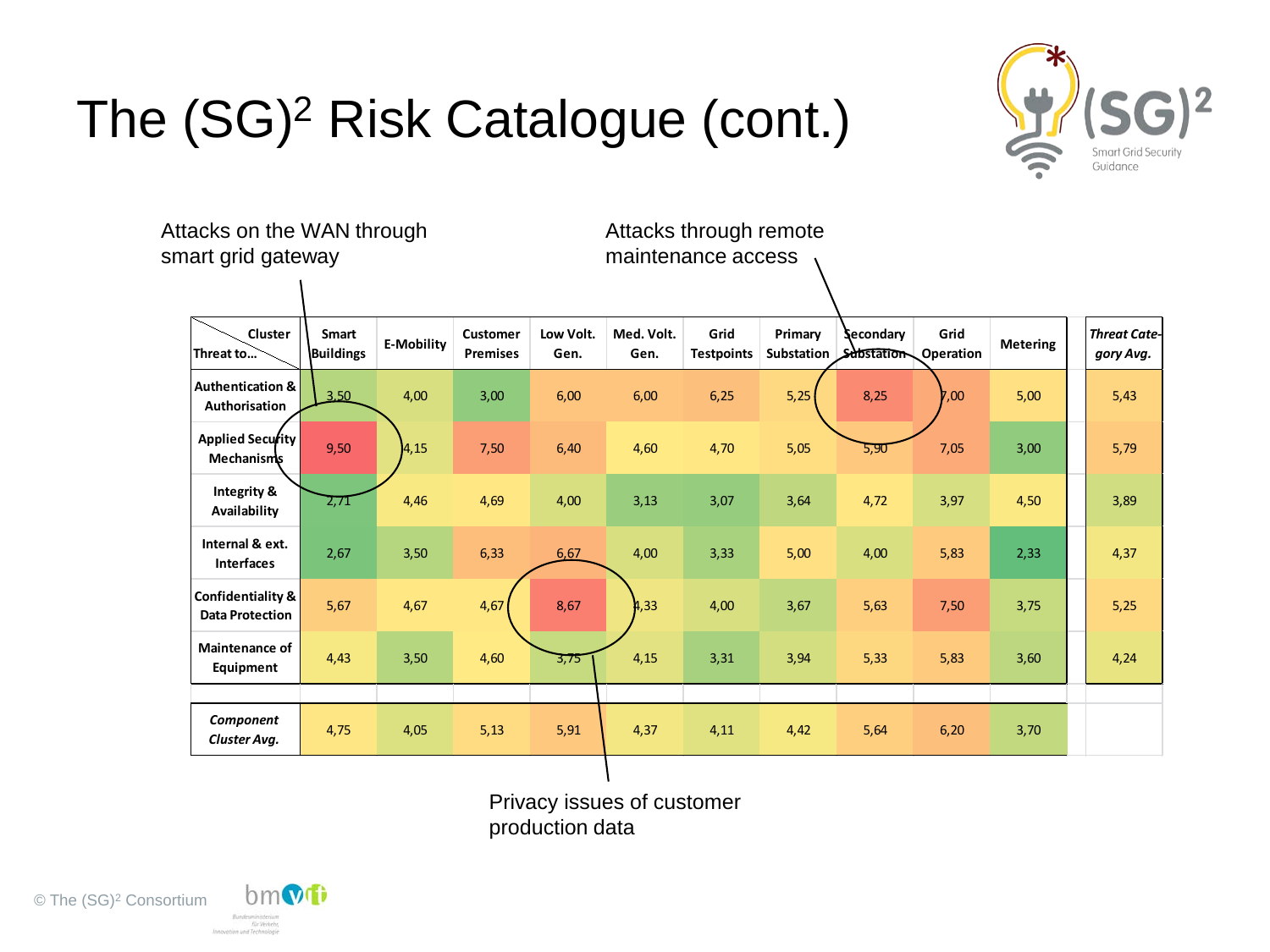## Security Tests

- Secure Substation
- AMIS

- **Interface analysis** 
	- Passive: protocols, sniffing, communication, encryption
	- Active: port scans, replay attacks, protocol manipulation
- **In-depth analysis** 
	- AMIS: Smart Meter
	- SSA: CMIC





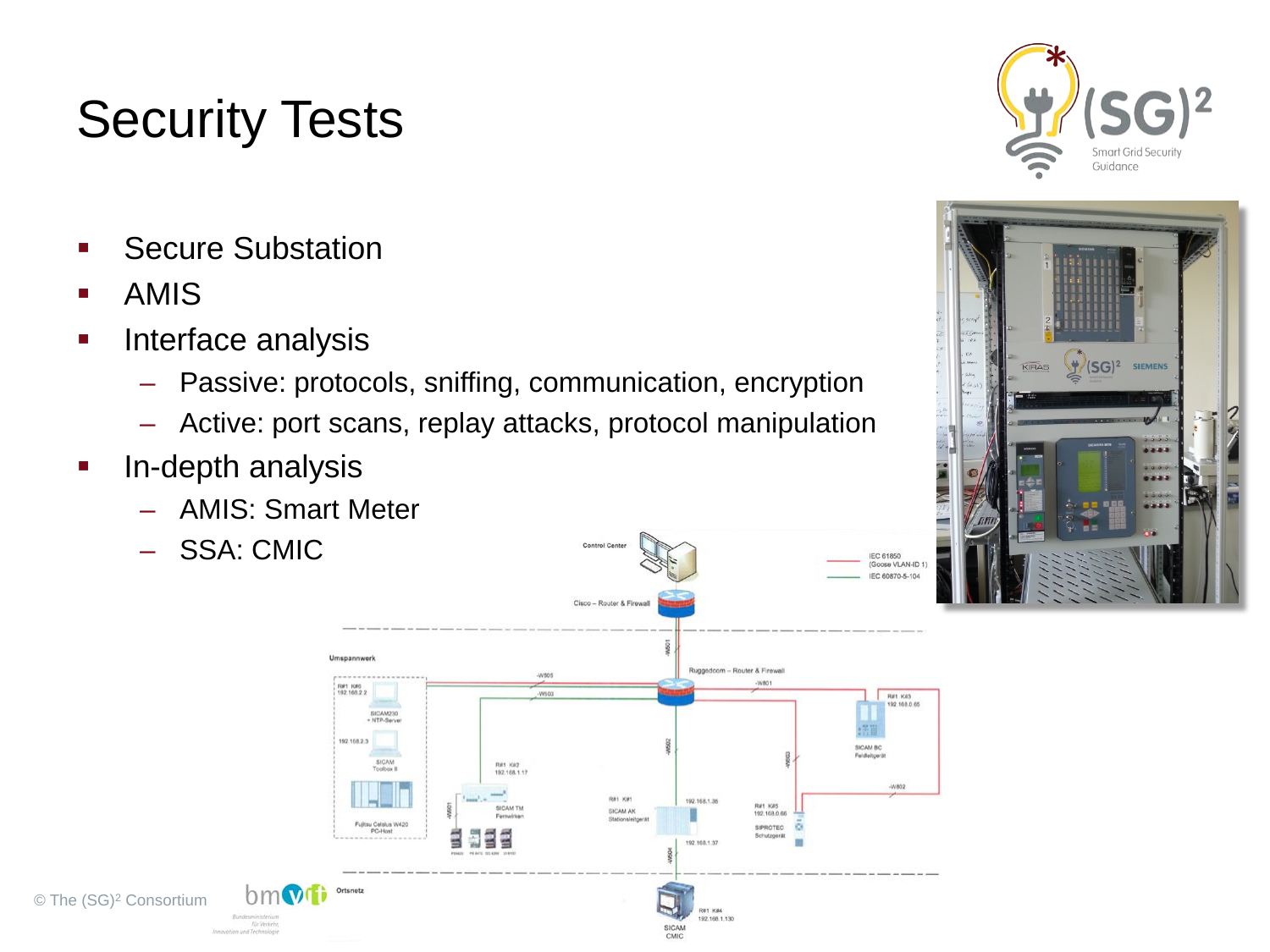### Security Measures

**Kirkevier** 

 $©$  The



#### **• Define general measures per threat** + specific measures per component

| Archi.komp.                  |                                                                                                 |                                                                    | E-Mobilität Ladeinfrastruktur & E- |
|------------------------------|-------------------------------------------------------------------------------------------------|--------------------------------------------------------------------|------------------------------------|
| <b>Bedrohung</b>             | generische Maßnahmen                                                                            | ▼ Funktionale Gebäude                                              | Mobilität-Management               |
|                              |                                                                                                 |                                                                    |                                    |
|                              |                                                                                                 |                                                                    |                                    |
|                              |                                                                                                 |                                                                    |                                    |
|                              | Configuration Management (Übersicht eingesetzter Geräte und                                     |                                                                    |                                    |
|                              | deren Wartungszustand); Incident Management (kontrollierte                                      |                                                                    | Relevant für Ladestation und E-    |
|                              | Abwicklung von Incidents); Patchmanagement (Systemzustand                                       |                                                                    | Mobility MS; Ausfall oder Störung  |
|                              | aktuell halten); geeignete Wartungsintervalle für IT-Systeme                                    |                                                                    | des E-Mobility MS kann             |
|                              | vorsehen; regelmäßig technische & physische Audits durchführen                                  |                                                                    | Störungen des Lastmanagements      |
|                              | (Auffinden möglicher Schwachstellen); Tests nach jeder                                          | Geringe Risikoklasse, da die                                       | oder der Stromversorgung           |
|                              | Systemänderung (z.B. nach korrektivem Eingriff); redundante                                     | Stromversorgung des Gebäudes                                       | bewirken; unter Umständen          |
|                              | Auslegung kritischer (IT-)Systeme; abgesicherte Start-, Stopp- und                              | nicht beeinträchtigt werden kann; könnten sogar alle Ladestationen |                                    |
|                              | Notlaufprogramme für Smart-Grid-Komponenten (Graceful                                           | im Falle eines Ausfalls                                            | in einem Gebiet (z.B. Stadtteil)   |
|                              | Degradation, kein Totalausfall); Backup-/Restore-Strategien (z.B. für funktioniert das Gebäude- |                                                                    | gleichzeitig an- oder              |
|                              | Mess- und Rechnungsdaten); Integritätscheck nach einem Ausfall                                  | Lastmanagement nicht mehr; dies ausgeschaltet werden und           |                                    |
|                              | (z.B. Messdaten); Notsignalgebung zum Netzbetreiber                                             | führt vor allem zu negativen                                       | Schwankungen oder                  |
|                              | berücksichtigen (für z.B. schnelle Reaktion auf mögliche                                        | Auswirkungen beim Nutzer,                                          | Instabilitäten im Stromnetz        |
| Ausfall oder Störung         | Lastprobleme); Disaster Recovery (DRP) & Business Continuity Plan                               | jedoch nicht beim Netzbetreiber                                    | bewirken (lokale Auswirkungen)     |
| von IT-Systemen              | (BCP)                                                                                           | (EW: 2; AW: 2; RP niedrig)                                         | (EW: 2-3; AW: 2; RP mittel)        |
|                              |                                                                                                 |                                                                    |                                    |
| Ausfall oder Störung         |                                                                                                 |                                                                    |                                    |
| von IT-Systemen              | <b>AIT</b>                                                                                      | siehe generelle Maßnahmen                                          | siehe generelle Maßnahmen          |
| (SG) <sup>2</sup> Consortium |                                                                                                 |                                                                    |                                    |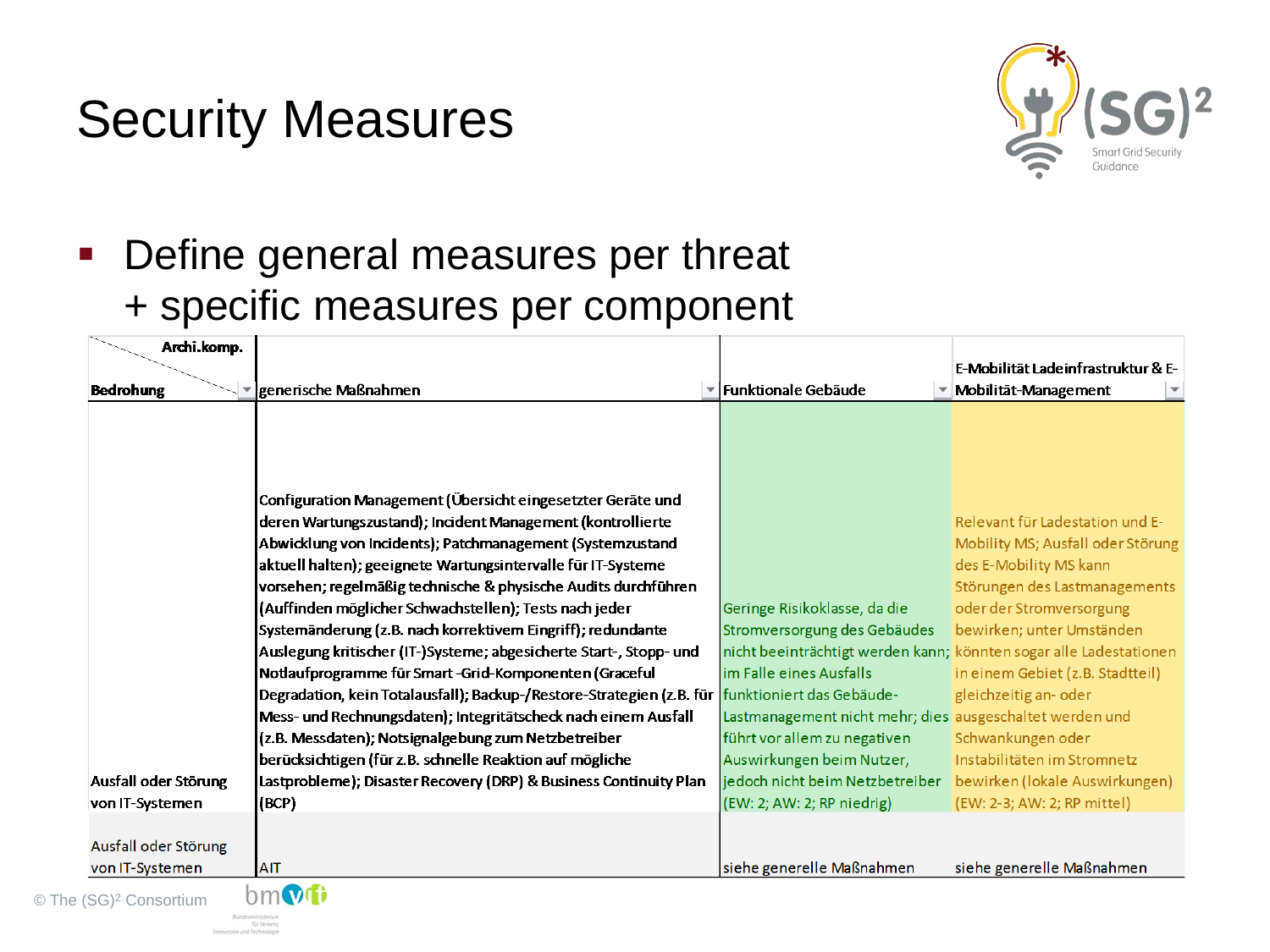# Security Measures (cont.)



- Evaluate (weighted) rate of occurence
	- Factor  $0,1/0,5/1,0$  for low / medium / high risk
- **Results:** 
	- **46: Ensure authenticity and integrity**
	- **36: Perform security evaluation / pen testing**
	- **34: Define and follow change / patch / config mgmt processes**
	- 31: Provide for (network) segmentation
	- 25: Follow minimisation principle (access rights, functions, etc.)
	- 21: Apply strong protection measures to remote maintenance access points; perform incident mgmt
	- 19: Introduce multi-layer security; apply physical security measures
	- 18: Define security requirements for vendors / supply chain and require proof (e.g. certification)

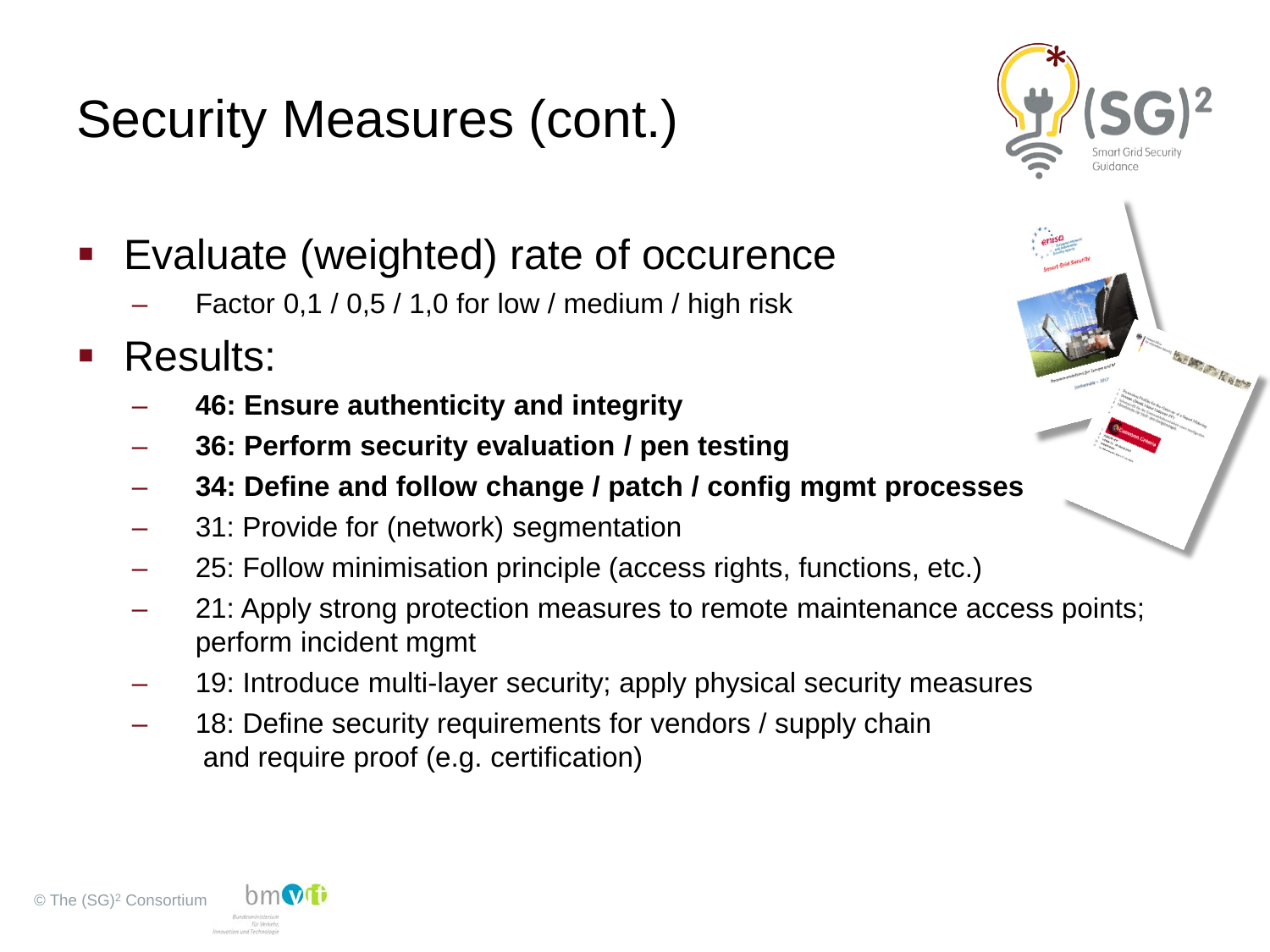© The (SG)2 Consortium



# **Tool implementation** of the risk catalogue verinice.

**Feed results from the security tests back into** risk catalogue and define specific security measures

> **Cluster Threat to…**

**Authentication &** 

 **Applied Security** 

**Integrity &** 

**Internal & ext.** 

**Confidentiality &** 

**Maintenance of** 

*Component* 

**Smart Buildings E-Mobility Customer Premises Low Volt. Gen. Med. Volt. Gen. Grid Testpoints Primary Substation Secondary Substation Grid Operation Metering** *Threat Category Avg.*

**Authorisation** 3,50 4,00 3,00 6,00 6,00 6,25 5,25 8,25 7,00 5,00 5,43

**Mechanisms** 9,50 4,15 7,50 6,40 4,60 4,70 5,05 5,90 7,05 3,00 5,79

**Availability** 2,71 4,46 4,69 4,00 3,13 3,07 3,64 4,72 3,97 4,50 3,89

**Interfaces** 2,67 3,50 6,33 6,67 4,00 3,33 5,00 4,00 5,83 2,33 4,37

**Data Protection** 5,67 4,67 4,67 8,67 4,33 4,00 3,67 5,63 7,50 3,75 5,25

**Equipment** 4,43 3,50 4,60 3,75 4,15 3,31 3,94 5,33 5,83 3,60 4,24

*Cluster Avg.* 4,75 4,05 5,13 5,91 4,37 4,11 4,42 5,64 6,20 3,70

Next steps